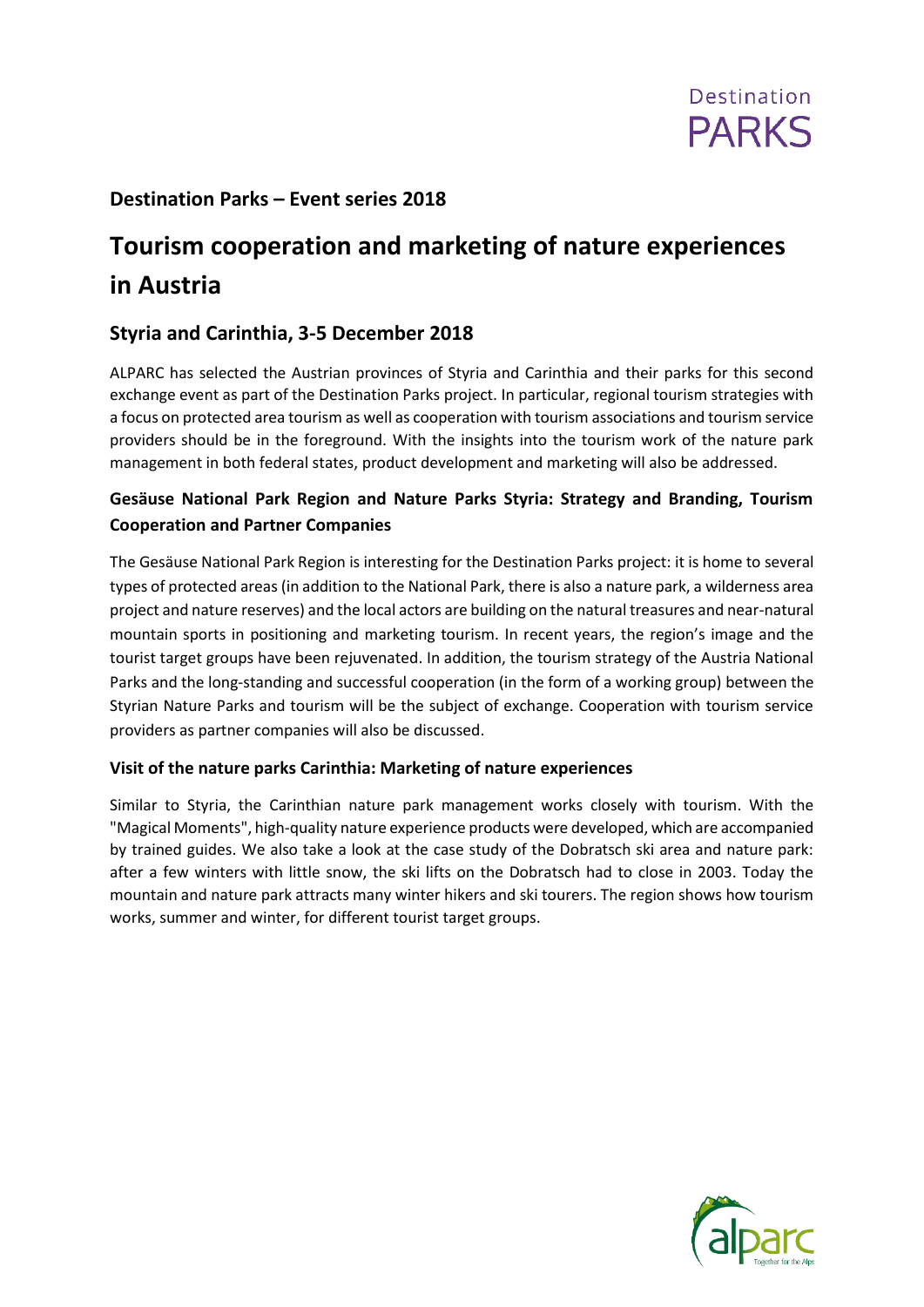

# **Programme (preliminary)**

# Gesäuse National Park Region and Nature Parks Styria: Strategy and Branding, Tourism Cooperation and Partner Companies

#### **Sunday, December 2, 2018**

Individual arrival in Admont (if applicable)

#### **Monday, 3 December 2018, Admont and surroundings**

- 11h00 Get together and getting to know the region
- 13h00 Field trip with minibus through the Gesäuse region incl. visits to Gesäuse partner companies and lunch
- 19h00 Dinner at the Kölblwirt in Johnsbach with music

*Overnight stay on site*

#### **Tuesday, 4 December 2018, Admont**

| 9h00  | Introduction to the day and the project Destination Parks                                        |
|-------|--------------------------------------------------------------------------------------------------|
| 9h30  | Branding and cooperation in the Gesäuse: Presentation and discussion                             |
| 10h45 | Tourism Strategy National Parks Austria: Presentation and discussion                             |
| 12h30 | Lunch                                                                                            |
| 14h00 | Regional Cooperation: Nature Parks Carinthia and Burgenland (?) - Presentation and<br>discussion |
| 15h30 | Workshop at the end: What do we take with us for Destination Parks?                              |
| 16h30 | Visit of the monastery library Stift Admont incl. wine tasting                                   |
| 19h00 | Dinner at the hotel                                                                              |
|       | Overnight stay on site                                                                           |